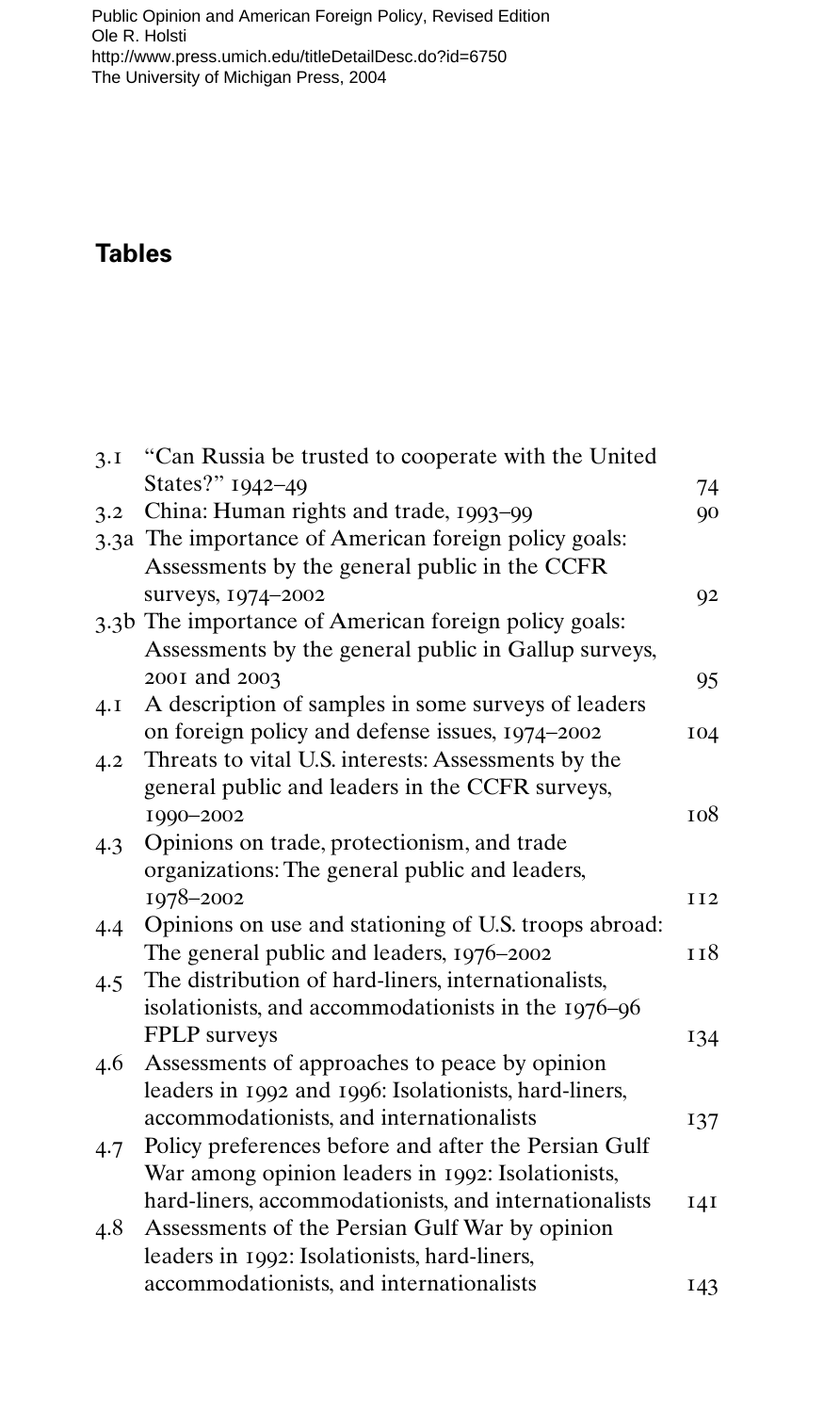| Ole R. Holsti | Public Opinion and American Foreign Policy, Revised Edition<br>http://www.press.umich.edu/titleDetailDesc.do?id=6750                                                        |     |
|---------------|-----------------------------------------------------------------------------------------------------------------------------------------------------------------------------|-----|
|               | The University of Michigan Press, 2004                                                                                                                                      |     |
| xviii         | <b>Tables</b>                                                                                                                                                               |     |
| 4.9           | Economic and social issues scales: Surveys of U.S.<br>opinion leaders, 1984-99                                                                                              | 15I |
|               | 4.10 Relationship between domestic issues typology<br>(liberals, conservatives, populists, libertarians) and                                                                |     |
|               | militant and cooperative internationalism<br>(accommodationists, internationalists, hard-liners,                                                                            |     |
|               | isolationists) among U.S. opinion leaders, 1984-96<br>4.11 Domestic policy preferences: Isolationists, hard-liners,<br>accommodationists, and internationalists in the 1996 | 155 |
|               | FPLP survey of U.S. opinion leaders                                                                                                                                         | 158 |
| 5.1           | Partisanship on selected foreign and defense policy<br>issues: The general public, 1946-63                                                                                  | 167 |
| 5.2           | Partisanship on selected foreign and defense policy<br>issues: The general public, 1977–2003                                                                                | 170 |
| 5.3           | Attitudes on selected issues relating to the Persian<br>Gulf conflict, before, during, and after the war:                                                                   |     |
| 5.4           | The impact of party<br>The relationship between party and foreign policy<br>orientations among American opinion leaders,                                                    | 173 |
| 5.5           | $1976 - 96$<br>The importance of American foreign policy goals                                                                                                              | 176 |
|               | rated by leaders in the FPLP surveys, 1976-96:<br>Assessments of importance and partisan gaps                                                                               | 184 |
| 5.6           | Attitudes on trade issues among opinion leaders in<br>the 1996 FPLP survey: The effects of party                                                                            | 189 |
| 5.7           | The relationship between party and ideology among<br>American opinion leaders, 1976-99                                                                                      | 194 |
| 5.8           | Ideology, party, and foreign policy orientations in the<br>1992 and 1996 FPLP surveys                                                                                       | 195 |
| 5.9           | Assessments of threats to U.S. national security in<br>1988: The impact of gender and age                                                                                   | 2I4 |
|               | 5.10 Attitudes on trade issues among opinion leaders in                                                                                                                     |     |
|               | the 1996 FPLP survey: The impact of gender<br>5.11 Assessments of the Persian Gulf War: The impact                                                                          | 217 |
|               | of gender<br>5.12 Assessments of threats to U.S. national security in the                                                                                                   | 220 |
|               | 1992 and 1996 FPLP surveys: The impact of gender<br>5.13 Attitudes on selected issues relating to the Persian                                                               | 223 |
|               | Gulf conflict, before, during, and after the war:                                                                                                                           |     |
|               | The impact of race<br>5.14 Support for the U.S. war with Iraq: The impact of                                                                                                | 229 |
|               | party, ideology, gender, region, age, and race                                                                                                                              | 230 |